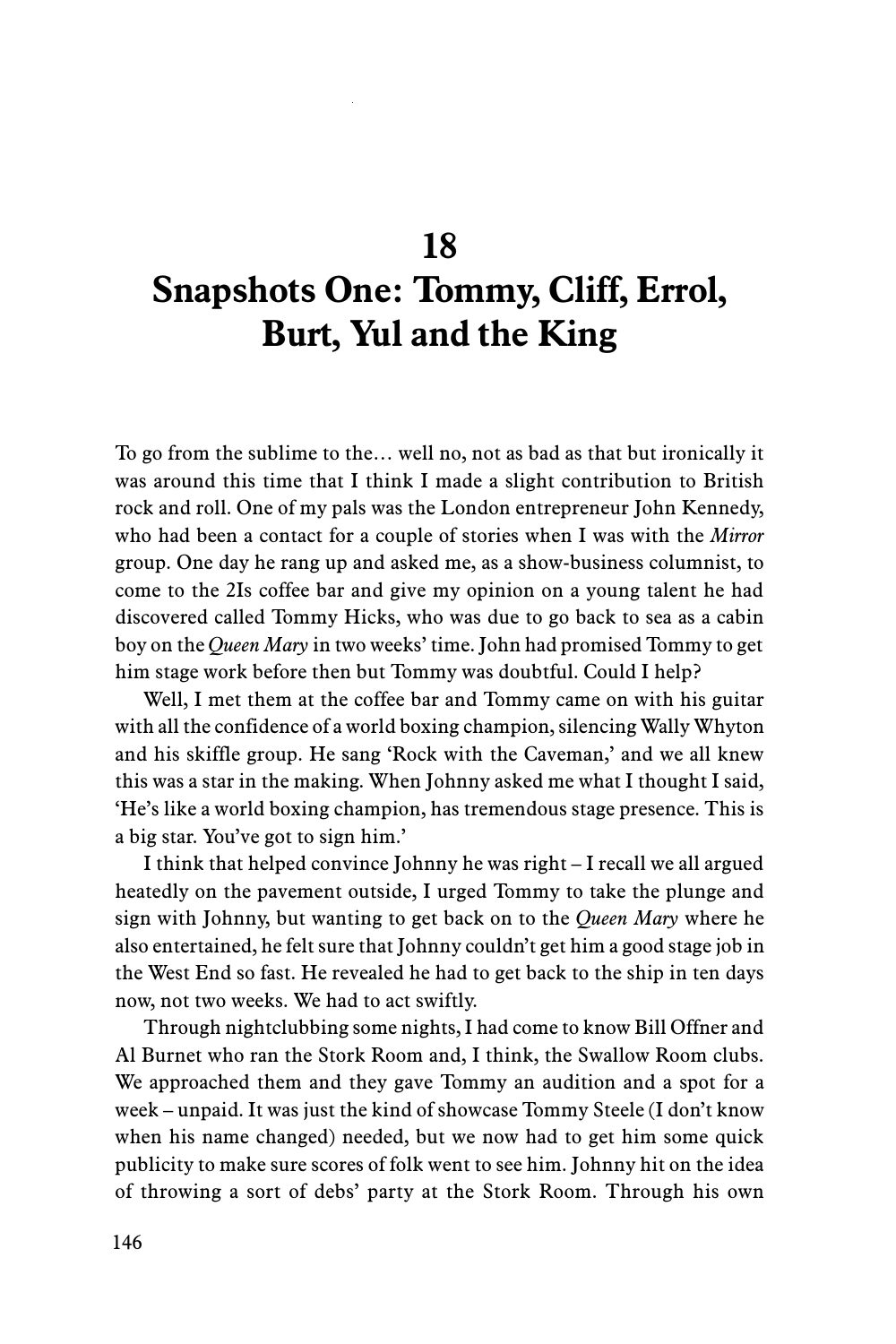girlfriend and my contacts with model agencies we got some pretty debby types together, and Johnny gave some of them a copy of the *Almanack de Gotha* so they could show off their foreign accents and pretend to be debutantes from the Continent. I recall one girl was the Princess of Nuremburg, another a deb from Lichtenstein, and others from 'Wickstein,' and even Paschendaele!

I rang up Derek Agnew, features boss of the huge-circulation Sunday paper *The People*, and Johnny went to see him, saying this fabulous new rock and roll star was already the rage of the debs' set, even foreign debs! Derek sent a reporter and photographer, Tommy performed like never before, and the 'debs' all clapped and yelled their applause. The story made a big splash, then one night the Duke of Kent was in the audience. Johnny Kennedy rushed out as the Duke was leaving and asked him what he thought of Tommy. The Duke replied something like 'Simply marvellous, tremendous,' and that quote appeared in the daily papers via Johnny. Result – the papers were delighted, the Stork Room bosses were delighted, and so was Johnny for he signed Tommy Steele up that very week, and he never went back to the *Queen Mary*. That may seem a shaky start for Tommy's illustrious career, but his great talent ensured he lasted.

It was not long after this that I met another up-and-coming young rock singer who seemed to be vying with Tommy for the title of 'Britain's Elvis Presley' – Cliff Richard. I had been invited by producer Jack Good to do a column on his new pop music TV show 'Oh Boy!'. I watched the first production and it was soon obvious that handsome young Harry Webb from Huntingdon was going to be a big hit. So I did the main interview with him. The first thing Cliff said to me was, 'I read your show page and think it's the best. You've met many big stars so is there any career advice you could give me?'

I replied, 'It may be a cliché but be polite, aim to please whoever pays you, for you can never really earn or deserve the big money you'll get if you make it to the top. Just realize that if you go up like a rocket you can always come down like the stick!'

Cliff laughed at that, but when he wanted to know about my meeting with his own hero, Elvis Presley, it enabled me to explain how Presley was in real life. I added: 'Truly great talent is usually masked by modesty and courtesy and this is always recognised by those who pull the strings. Niceness is the sign of a man who knows where he is going and has no need to prove himself against anyone else. Also, being nice to those you leave behind is a wise policy as the subservient today may become tomorrow's controllers, for their careers follow different and devious paths!'

Cliff said he thought this excellent advice and thanked me. Whether my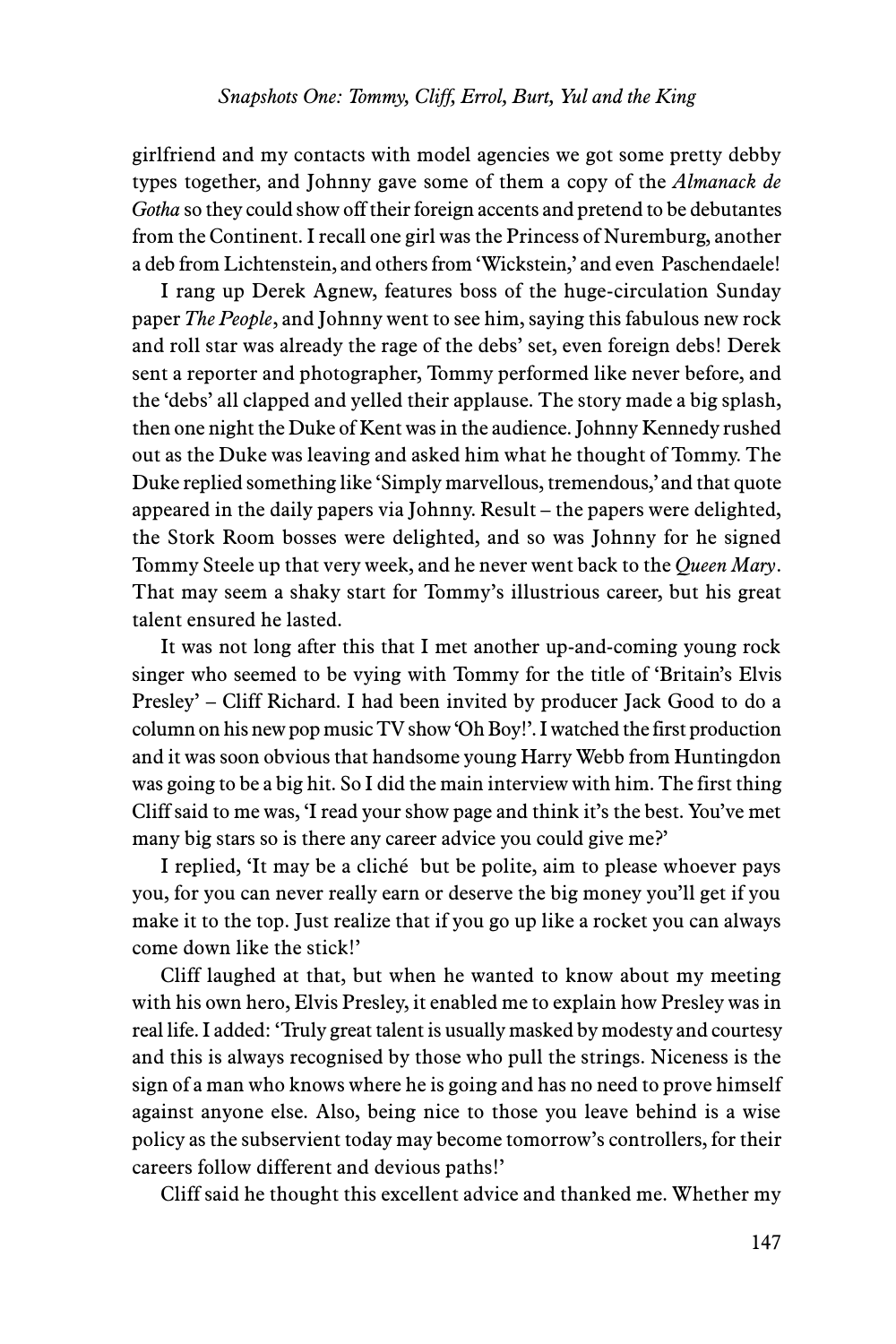## *My Wicked First Life*

few words had anything to do with him for ever being known as the 'Mr Nice Guy' of show business, I don't know. Certainly when I met the naive young teenager Harry Webb I never dreamed that he would one day be the millionaire Sir Cliff Richard who would lend his luxury estate in the Caribbean to Britain's Prime Minister and his family for their holidays.

I was in the middle of interviewing Jack Good when he suddenly asked me if I could sing. Taken aback, I said I could – a bit – but why? Jack said 'Well, you're good-looking enough to be a pop star yourself. I could audition you.'

Instantly, I repressed an involuntary shudder as I recalled my disastrous debut as The Darkie, when six months of singing lessons had ended in one night.

'Jack,' I said firmly, 'I have no talent in that direction whatever.'

The fact was I even got stage fright when I had to just announce a few category winners in my own magazine's annual ball for our readers. It was my job to organize this 'Date with the Stars' ball at the Lyceum Theatre, London, and it was quite a production. We had various categories – Actor of the Year, Actress of the Year, Comedian of the Year, and so forth. We canvassed our readers, then made short lists of the names in each category and I had to approach them all. It usually ended with the 'winner' being the one who actually turned up on the night! I remember offering Comedian of the Year to Benny Hill, whom I'd recently interviewed. He could not accept as he had a prior engagement on the night but he did send me an open postcard on which he'd written, 'Dear Mike, which star's ball will you be holding?' I'm glad to say the following year he did attend and performed a little skit on stage which was the hit of the night.

As mine had been the first main show-biz column to praise the new Cliff Richard I felt he maybe owed me a favour, but when I offered him, as our readers wanted, the Pop Singer of the Year award, he said he could not attend as he had an important gig on the night of the ball. But he did suggest his sister could accept the award on his behalf. She was a pretty little girl, and better on stage than I was, and she went down well, especially with our male readers.

My policy of spotting up-and-coming stars and getting their best stories before they became so famous they were hard to get to, sometimes came unstuck. At a preview I saw newcomer Terence Stamp's marvellous first starring performance opposite Peter Ustinov in *Billy Budd,* and was soon round at his Ebury Street, Victoria, flat to get his life story. He was particularly interesting as he came from 'the wrong side of the tracks', the first Cockney lad from the East End to become a serious film actor. As we talked, he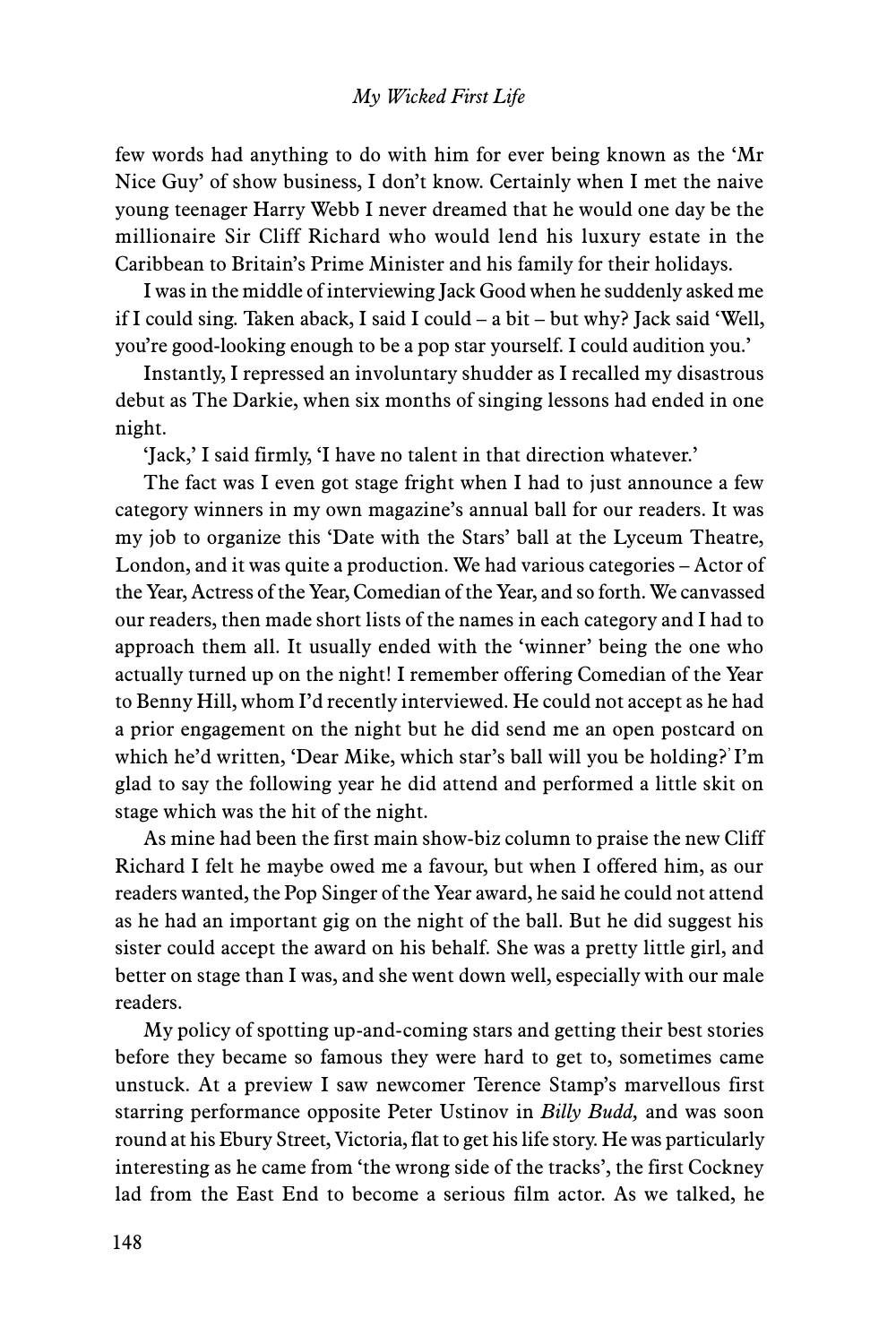indicated his flatmate, a tall, gangly chap with lizard-like eyes and an unprepossessing appearance who was washing dishes in the kitchen, and he said, 'You should write about *him*. He's going to be big.'

'What has he done?'

Terence replied that he was in a play at the Arts Theatre right now. I said I only wrote about major stars or those I felt would become stars. The man served us tea in a pot and poured it professionally like a waiter. He then stood there with the sugar bowl, and asked me politely, 'Do you want sugar, sir?'

I took two spoonfuls, said thanks, and dismissed him from my thoughts. His name? Michael Caine. Now Sir Michael Caine, one of the biggest international male stars Britain has ever turned out.

Another error of judgement on my part was when I tried to set up an interview with Errol Flynn, who had come to Britain to promote his new TV series. Flynn had long been a youthful hero of mine, especially after he made *Gentleman Jim* in which he played James J. Corbett, the Irish dandy who out-footed and out-fought the legendary first world heavyweight champion John L. Sullivan. It was obvious that Flynn really could box, and several times in that film be did perfect 'Ali shuffles' long before Muhammed Ali was born. He was also a keen sailor, and owned his own luxury yacht, so my own sailing adventure and boxing experiences and the fact that I also liked a drink, made me feel we would have much in common. When I heard he was staying at a pub/hotel in Shenley, near Boreham Wood studio, I picked up my office phone in front of all the other reporters and put in a call to Errol Flynn, which made them prick up their ears. When he came on the line I almost felt I was talking to a friend, and I made the mistake of calling him Errol and not Mr Flynn. I was explaining who I was, what big stars had seen me, and that our magazine had over three million readers when, I heard him say, 'Oh shit!' and he banged the phone down.

Not daring to lose face in front of my colleagues, I pressed the phone earpiece to my ear so they would not hear the empty dialling tone, and carried on a conversation as if Flynn was still on the line, saying things like 'Yeah, yeah… could I come and see you?…Well, any time really… you're free now?… the afternoon?… Oh, sure… Okay, I'm on my way.' With a cheery wave to the listeners I shot through the door and down the stairs to my car.

Cripes, now I *had* to get him! I roared through London's northern suburbs and when I reached the pub found that Flynn was in the bar. Politely, I told him who I was, apologized for my crass approach on the phone and said I was also a keen sailor, having sailed through the Bay of Biscay in winter without an engine. He softened then offered me a drink, and was soon giving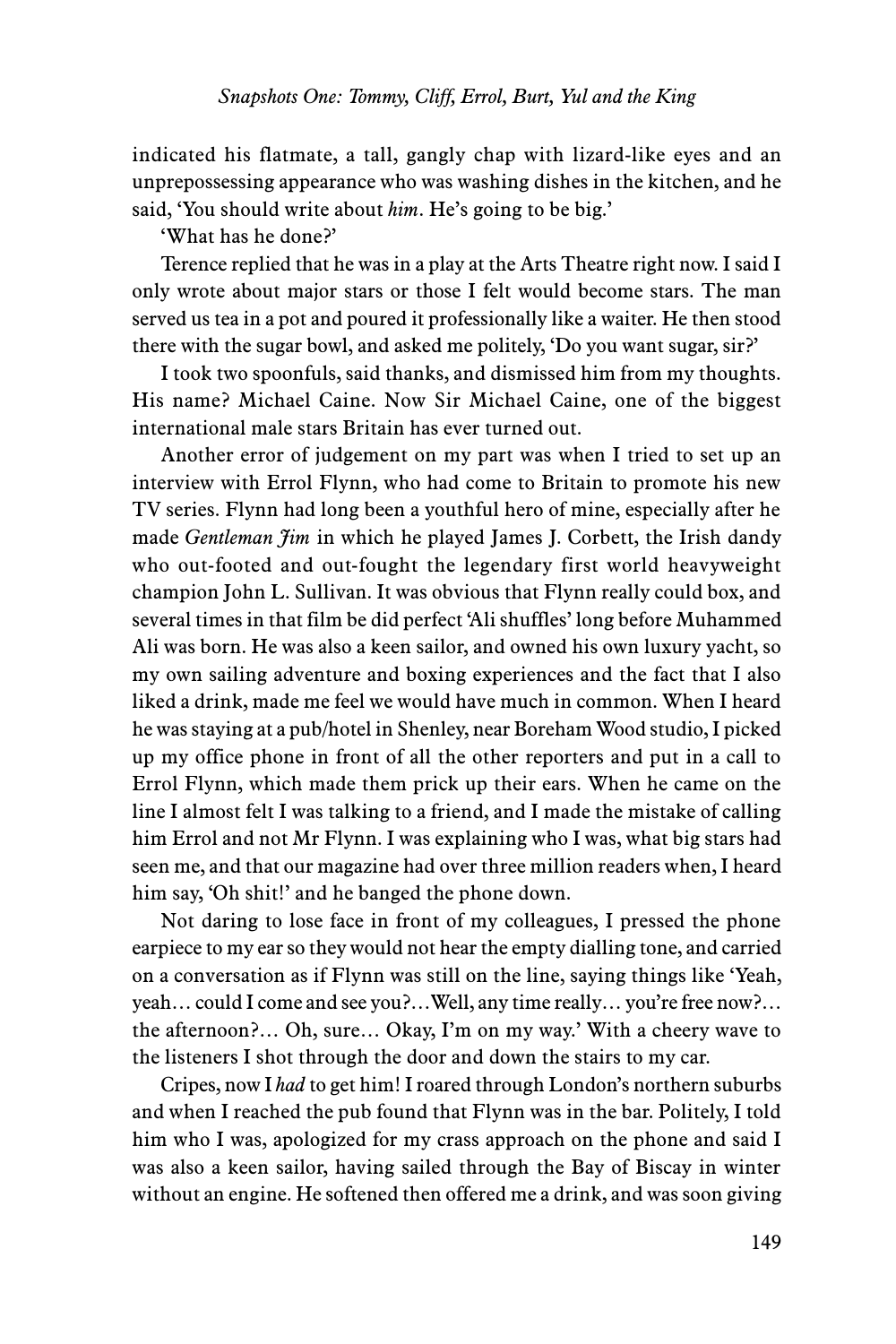me a first-class story. I'll never forget his reply when I explained I was shortly to be a judge at a beauty contest.

'Well, sport, be very careful where you place the one you're after! Don't make her the winner because she's got the crown, the car, the big trip to Hollywood or whatever. Don't make her second as she will be so upset at coming so close to winning yet not, you won't get near her. Make the one you fancy third, because she will be happy, and grateful that she even got placed at all!'

I met Errol twice more over the years and he was always fabulous company. It was clear that he was drinking too much as the tell-tale veins were appearing on his face but I was sorry to hear of his death in that Vancouver bedroom at the age of only fifty-one. Mind you, it wasn't a bad way to go – making love to a pretty young woman.

One major slip-up was on my first trip to Hollywood when I was chatting up a girl in the Raincheck Club, frequented mostly by up-and-coming actors and sometimes even a top star. A small man in a smart suit came up to me saying he'd heard I had a big show-business column in the UK, and as his country singer client was due there on a minor concert tour in some two months, would I care to meet him and write about him? He indicated a tall young man wearing black trousers and a black shirt sitting at one of the tables in the smoky interior, who was staring at me with intense black eyes. I said I only wrote about established stars or those I was sure would become major stars.

'Oh, he will, believe me.'

I said, 'What's his name?'

'Cash, John Cash.'

'He won't get far with a name like Cash,' I laughed, and turned back to the girl.

Johnny Cash became one of the greatest country singing stars the world has ever known, and even now I writhe at my own stupidity, for I could easily have got his fabulous, adventurous life story from him there and then. Not only that; when I spent the second half of my life in wild, remote spots studying rare wildlife in Canada, Scotland and Spain, Johnny Cash records formed the backbone of my nightly entertainment on little battery-powered record players.

At this time I was trying to keep fit, mainly to look good for my job – and girls – and was learning judo from world champion Tiger Joe Robinson, who with his brother Douggie gave lessons in their gym in Orange Street, Soho. We amateurs paid our fees and were allowed to throw these two champions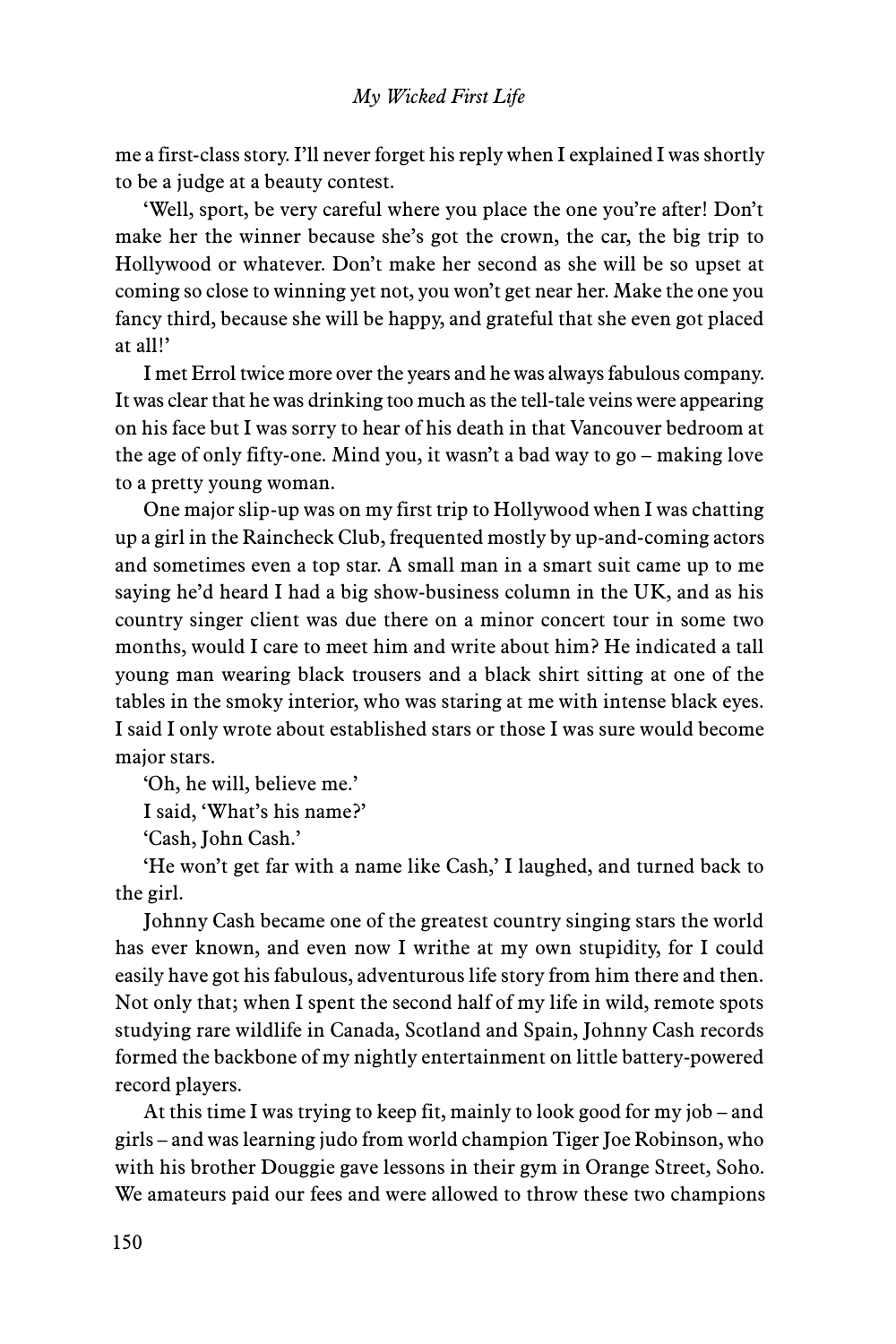about the mats while learning all the various throws like Uchi Mata, O-Soto-gari and Tiotoshi. I recall that once I threw Joe when he wasn't quite ready with a very unorthodox, lucky (for me) move, and as he got up he cracked: 'I know what that throw was called – Oh My Goshi!'

At the time Joe had a contract to teach judo to the girl pupils at the prestigious Roedean School near Brighton. I asked him how he coped with the proximity of all that young, nubile female flesh. How careful did he have to be? He thought for a moment, chuckled and said, 'Well, I don't throw them about much. We do a lot of mat work!'

Joe was a super chap and a superb athlete then – seventeen stone and he moved like a cat. I also thought he was far better as an actor than the critics said when he co-starred with Diana Dors in *A Kid for Two Farthings*.

The biggest disappointment I ever experienced when meeting a movie star came with one I had long admired, and the man I still regard as the greatest screen actor of all time – this may surprise some folk – Burt Lancaster. No star has equalled him in the infinite variety of his roles. Look at just a few of them, the 'beefcake' acrobat in *The Crimson Pirate*…the Olympic athlete in *Man of Bronze* (still one of my favourite sports films)... the brittle, flawed city sophisticate in *Sweet Smell of Success*…the rugged Marine and that famous love scene with Deborah Kerr in *From Here to Eternity*… the ebullient, extrovert Italian truck driver with Anna Magnani in *The Rose Tattoo*… the crippled catcher in *Trapeze*… the gentle, sensitive prisoner in *Birdman of Alcatraz*… his Oscar-winning, barnstorming role as the evangelistic preacher in *Elmer Gantry*… the tragic, dignified Nazi Chief Justice in *Judgement At Nuremberg,* when he acted principally with his face… the doomed sky-diver in *The Gypsy Moths*.

I needn't go on. In most of Lancaster's films, especially *Gantry,* I had been spellbound by his genius, his energy, his authority, his sheer presence.

Naturally, when I met him at Elstree studios where he was filming Shaw's *The Devil's Disciple* with Sir Laurence Olivier and Kirk Douglas, I anticipated an exceptional interview, but it was soon obvious that Burt wouldn't discuss anything at all about his personal life or early struggles. I certainly didn't dare ask him how he had coped when two of his five children were born with club feet and one caught polio. All he wanted to talk about was business, how and why he had been the first studio star to break the mould and form his own independent film production company, and the problems involved.

But I did get a personal story when I asked him about his astonishing friendship with Nicky Cravat, who played his fighting pal in *The Crimson Pirate* and *The Flame and the Arrow*. Burt told me that when he was a skinny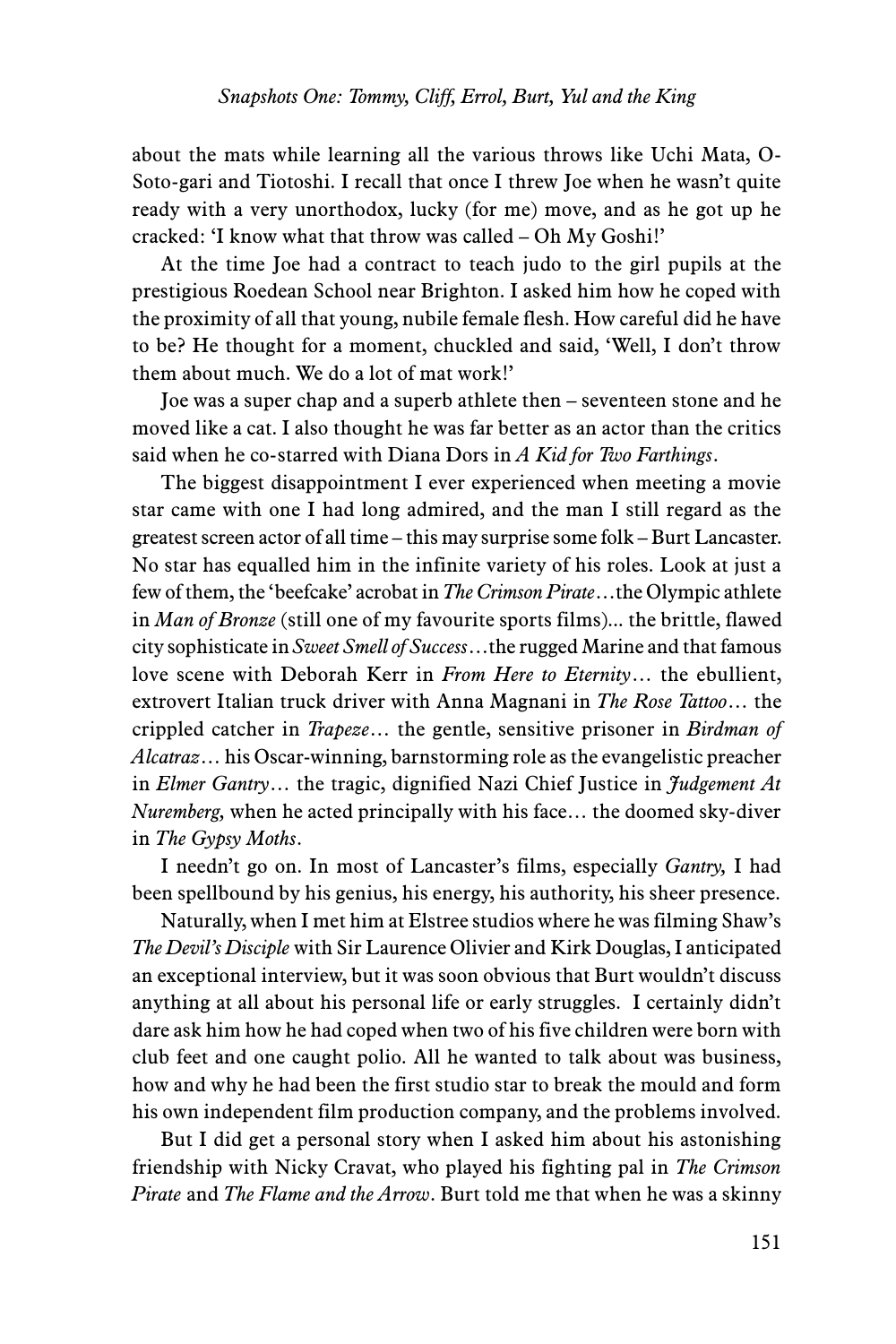kid (hard to believe!) in the hooligan district of East Harlem, New York, he had got into a few street fights; Nicky, a year older, had come to his aid, and they had become pals.

'I lost track of Nicky when I went into the US Army in 1941. After I came out and had made my first film, *The Killers,* I went to Chicago on a publicity tour and ran into him accidentally. We talked over old times – all the laughs and troubles we'd shared – and I invited him down to Hollywood so we could do pictures together. He's never regretted that trip.'

I bet he didn't. Cravat had been employed by Burt's film company ever since. Such a firm friendship was amazing in the film world when so many big names forget the pals they made on the way up. Burt revealed that while he did most of his own stunts he didn't do them all. 'I'm not a very good horse rider, and I sure wouldn't fall off a galloping horse for a film. Stuntmen are well paid for those things.

He also scotched the myth that he had been a trapeze flier in real life. 'I was never a trapeze artist, only a horizontal bars man. I'm too big for trapeze work.'

That was just about all of personal interest that I got out of him. But even now as I write this forty-six years later, whenever I see a Burt Lancaster movie coming on TV I drop everything to watch it. When I heard of his death in October 1994 at eighty, the same age as my dad, it was like another blow in the guts. I was more saddened to learn that he had suffered a severe stroke two years before, had become less active and had lived alone, almost forgotten, up to the time of his death.

One of my next big jobs came when I flew to Vienna and met Yul Brynner on the sunlit set of his new film *The Journey,* in which he was starring with Deborah Kerr. He came over to me still laughing at a small prank he had played on Deborah, and started to answer my questions. It was soon obvious that his story was more fascinating than most movie stars'. Astounding, in fact. Millions of words, largely guesswork, had been written about this phenomenon of thirty-eight who shot to fame after playing in *The King and I*, for which he shaved his head completely bald. Insolently domineering, his movements sensuous, he strode across the screen and into our minds with the grace of a giant cat.

Briefly, Yul revealed he had been born on Sakhalin Island off Siberia. His Mongolian father had owned a silver mine. His mother had been a Romany gipsy who died giving birth to him. When he was seven his grandmother took him and his half-sister to Paris. They had little money, so Yul started earning a living before his thirteenth birthday, playing guitar and singing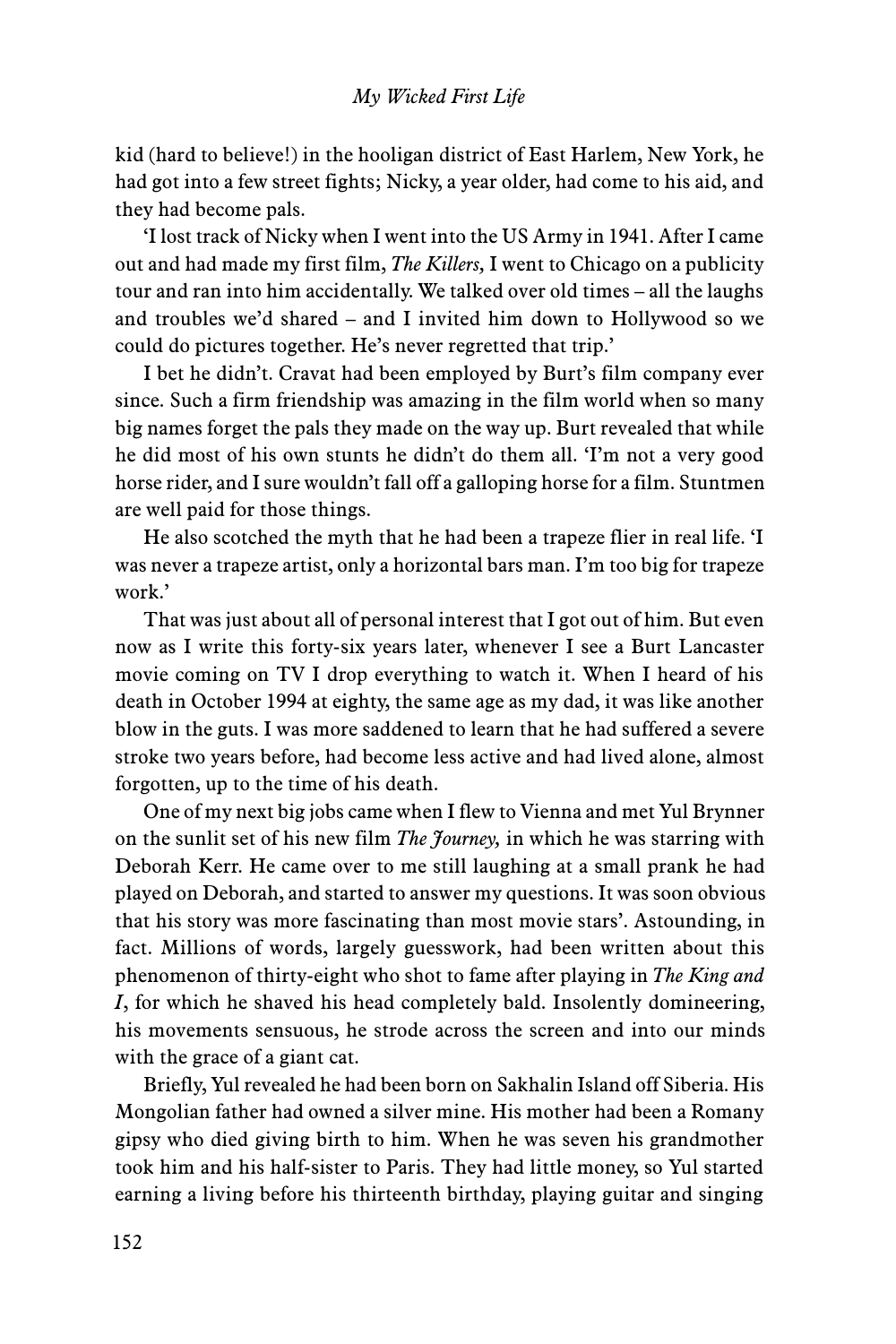gipsy songs in the streets, cafés and nightclubs of Paris. After meeting one of the Fanelli trapeze troupe from the Paris Winter Circus at one of the cafés, Brynner braved a frightening trial on the high trapeze, and was trained as as a 'flyer', travelling with the troupe through France, Switzerland and Italy for the next three years. They were tough years and made Brynner a man at seventeen, by which time he had decided he wanted to be a legitimate actor. Then came the night that was to be his last on the trapeze.

'The audience was bored. I decided I would deliberately miss my partner's hands and fall into the net. I had done it many times before. There was no danger,' he told me.

He jumped. He should have bounced safely in the net, but it had been rigged badly. He bounced up, was thrown sideways, and went down out of control to land with a horrid crash on a set of parallel bars left over from a previous act.

'I was still conscious. The ring hands rushed over and carried me to the clown's dressing room, but on the way I passsed out.'

Brynner was taken to hospital, his left leg broken, his left shoulder smashed. He had forty-seven fractures in his legs, arms, ribs and feet. For six months he lay in a plaster cast. Doctors said he would spend the rest of his life a cripple. Said Yul: 'After my stay in hospital I was taken back to my oneroom apartment. The circus had paid all my bills. They always did – even if they fired you when you were better! Even today I limp. It does not show until the end of the day when I am tired.'

Brynner spent five years with the Pitoeffs, a famous White Russian theatre team, and was a jack-of-all-trades – stage hand, electrician, carpenter, costume designer, stage manager and eventually an actor. 'I really wanted to be a director. I did not enjoy the acting because all the parts I got were young lovers!'

In 1941 Brynner arrived in America to join the brilliant actor-producer Michael Chekhov, with whom he had been long corresponding, and his touring troupe.

He gained his acting spurs doing 'one-night stands in church halls, high schools and movie houses. I liked America very much.' He often drove the company's old Greyhound bus, and enrolled in a language school to improve his poor English. When America entered the war the troupe broke up, and from the summer of 1942 to D-Day Brynner worked as a French language announcer on the *Voice of America* broadcasts to Nazi-occupied France. He took various TV jobs trying to learn the art of directing when he heard of a producer who was looking for an actor who was also an acrobat and could sing. Michael Myerberg gave him an audition, had him sitting on the floor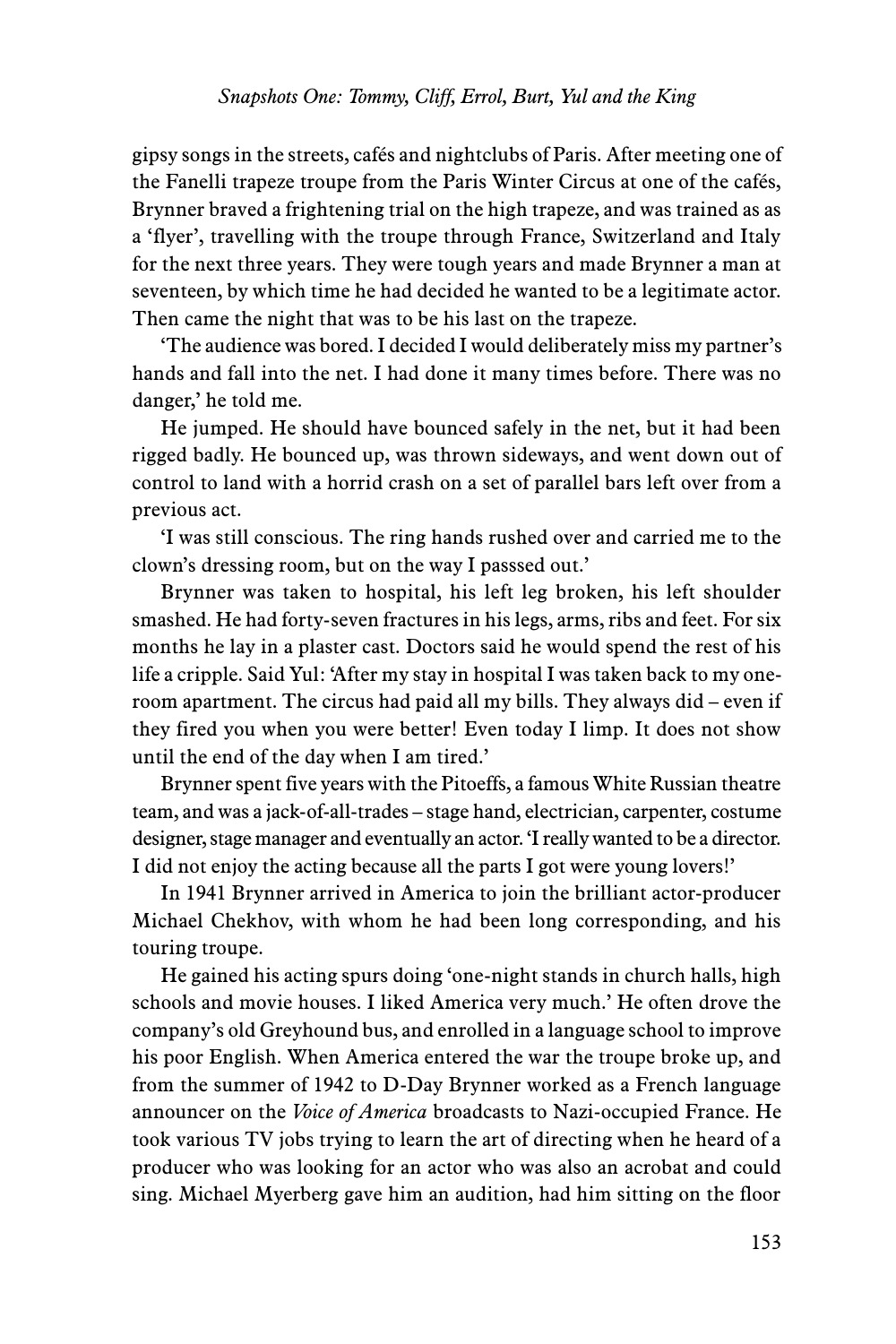singing songs for one and a half hours, then cast him to play the lead on Broadway in *Lute Song* with the fabled Mary Martin. His Broadway career didn't last, however, so he returned to Paris, where he spent a year playing the guitar in a nightclub, before heading back to America to get back into TV.

He rose quickly to the top as a director, covering wrestling matches, baseball games, variety shows, fashion parades, drama and even cooking lessons.

'I rated high in insubordination. I became impossible with all executives who didn't know what they were talking about, but respected those who did. I was fired time and time again from shows, but always I was brought back – at a higher salary! I managed to get the results the public liked.'

In 1951 Rodgers and Hammerstein were searching for an actor of 'commanding magnetic personality' to play opposite Gertrude Lawrence in the Broadway production of *The King and I.* Mary Martin told them that Yul Brynner was their man. He went to see the famous producers, who also believed he was their man.

'But I was not keen at first,' Yul told me. 'I would rather have directed the play. I was making more money than any other TV director then, and wanted to stay in that work. Then, as I read the script, I realized that the King was a character who utterly fascinated me. This was a man I would enjoy playing. I accepted, thinking I would play the part for eight months, and I signed a contract for that period.'

Brynner played the part for four years. With his head completely shaven, he was a sensation. Why did he shave his head, I asked him.

'There were two reasons,' he replied. 'One, in assessing the King's character, I bore in mind that he had gone into a monastery to study. He lived among monks as this was the only schooling he could get in Siam. To do this he had to wear the cloth and shave his head like the other monks.

'The head costume woman, Irene Sharaff, said, "It would be a good idea if you shaved *your* head for this part." I said, "All right. I'll try it. It's six weeks before the show opens so I can always regrow it before then if necessary." I turned up at my first rehearsal with my head completely bald. It was a terrible shock to Rodgers and Hammerstein, then they too went crazy about the idea… Now I keep it like this for one reason only – it is much more comfortable than having hair.'

One night in 1953, Cecil B. de Mille saw the *King and I*. He admired Brynner's magnificence, the strength and almost savage animal attraction of his movements. He signed him up for a lead role in his epic, *The Ten Commandments.* The rest is movie history.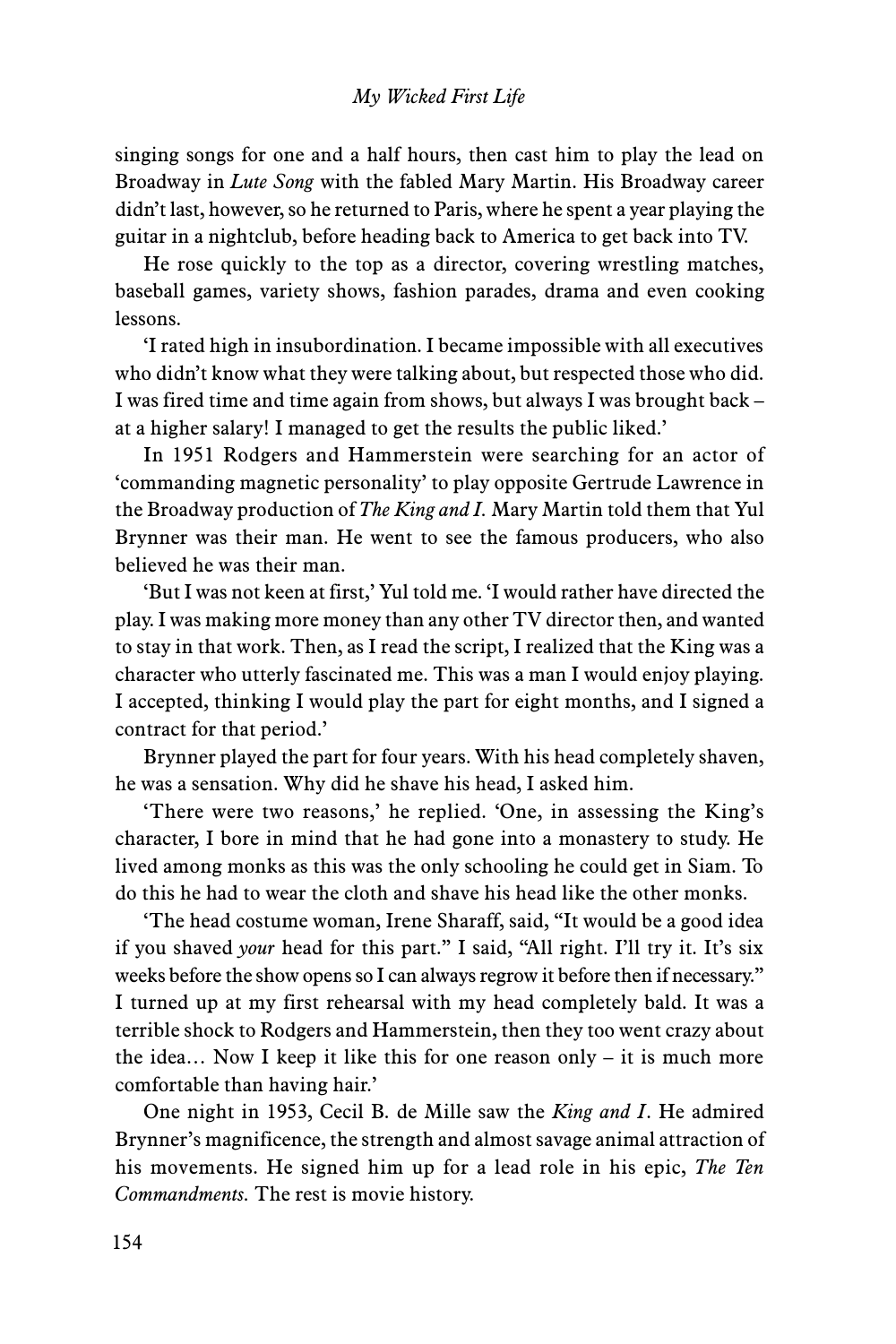Apart from his fascinating life story – and there was a lot more to it than I've written here, I shall remember Yul Brynner for a very kind gesture. He was one of the few stars who took me up on my offer to let them read my copy, and I had to persuade Howard French to telegraph me more money so that I could stay in Vienna an extra three days while I wrote the three-part series. I enjoyed myself at night, twice going to eat at Anton Karras's café and hear him play his famous *The Third Man* theme and other masterful pieces on his zither.

Once my story was written, Yul invited me to bring it to him in his suite in the splendid Hotel Imperial on Vienna's Elizabethstrasse. I entered the lounge, he thrust a large glass of vodka into my hands, took my manuscript and sat cross-legged on the floor with a pen in his hand. From time to time he grunted or said yes or no, while he cut bits out or amended and added. As he worked, my glance fell upon a rack of smoking pipes and there, in the centre of four, was just the kind of pipe I had been looking for for years. It was down-curved, stubby with a stout stem, and beautifully designed. As he handed me back my manuscript, saying it was fine, he asked me what I was looking at.

I pointed. 'That pipe. It's a beauty, just the kind I've been searching for…'

Before I could say more, Yul Brynner snapped it off the rack, thrust it into my hands and said, 'It is yours!'

Although I gave up smoking long ago, and had overbitten the stem before that, that pipe is still one of my treasured possessions.

Before long it became obvious there just weren't enough major stars in Britain, or even in Europe, to keep my top-names column pages going, so we evolved a new idea called 'Personal Call'. I arranged via Henry Gris, the veteran well-connected Hollywood correspondent of the Associated Press, to phone stars at their homes in Hollywood. This, too, got me an edge over other UK show-business columnists. Of course, Henry could not fix up truly top stars in this way – those like Sinatra, Brando and Monroe not only didn't need publicity but actively shunned it! – but he did pretty well with the first one. I was soon putting my personal call through to the then King of Hollywood, Clark Gable! He was about to play a romantic role opposite twenty-four-year-old Sophia Loren. As he was fifty-nine I asked him if he felt he should play lovers any more. His answer, as to my other questions, was unusually frank, 'It depends what the roles are. I certainly don't think I should be playing a Rhett Butler part like I did in *Gone with the Wind.* I couldn't get away with that any more. But there are still roles an older man could play – in comedy, for instance.'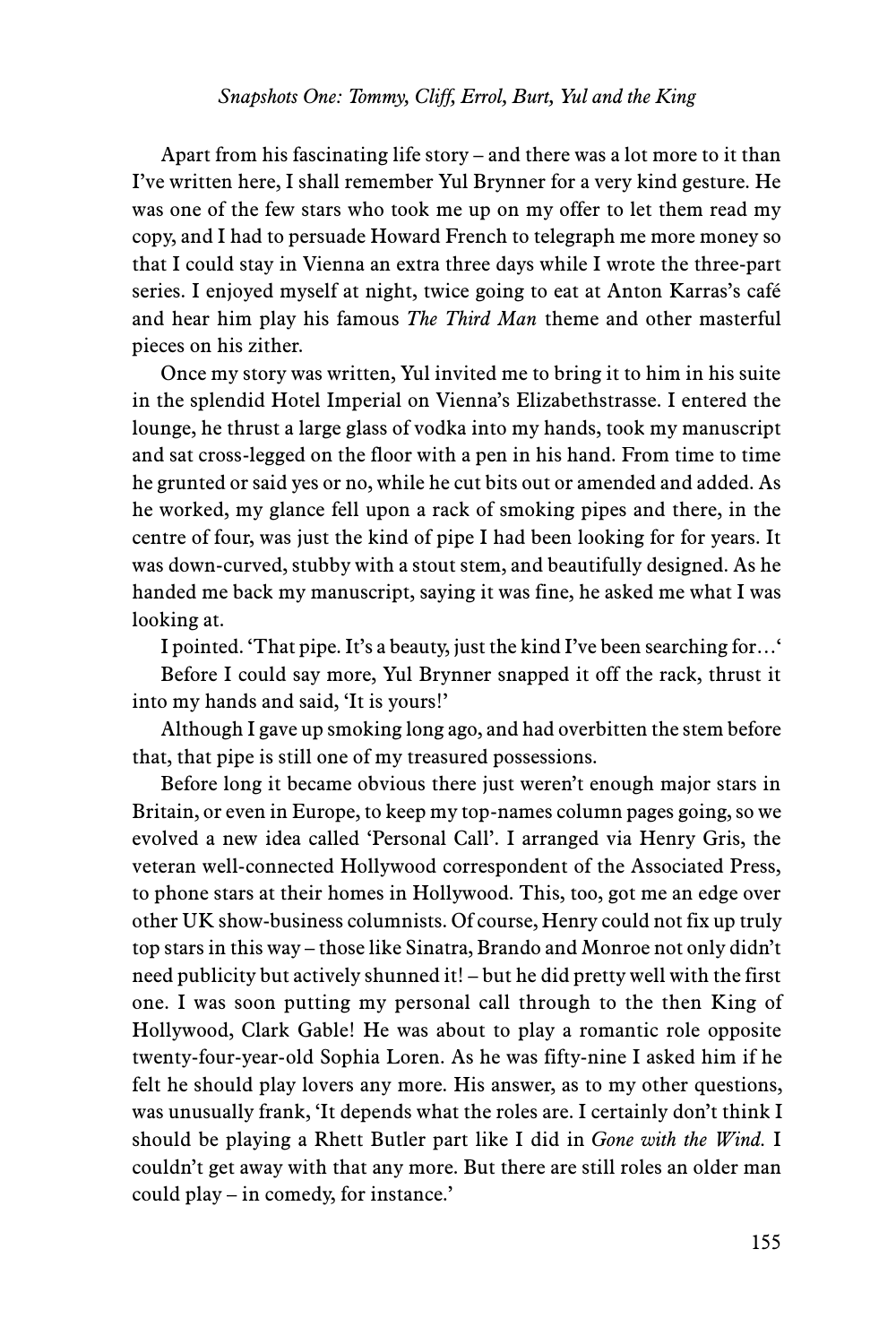## *My Wicked First Life*

He admitted that his recent film *The King and Four Queens*, when he had been romantic lead to four girls, had been a comedy attempt that had not come off. I asked him what was the biggest lesson he had learnt in life?

'The most important thing I learnt from success is that no one can do it on his own. Every star has a tremendous amount of help the public don't know about. People behind the scenes who write for him, directors, cameramen, the technicians you never hear about. If you make yourself unpopular with them I guess you can say goodbye. I used to be pretty cocksure. Then I made some bad movies and I suddenly found I needed help. Luckily I got it. Once I was successful again, I learned to be more critical of myself.'

I asked him how he got his powerful physique. Was it true or just publicity that he had once been a humble tree feller?

'No, it was true. I worked for the Silver Falls Timber Company in Oregon. I got three dollars and twenty cents a day. But I think any physique I have was formed before that. My dad was an oil man in Oklahoma and he got me working on one of his crews. I was eighteen or nineteen and I was swinging a sixty-pound sledge (hammer), sometimes for two hours at a time. I think that was what gave me a physique.'

I suggested that Hollywood was the home of unstable marriages, and as he himself had been married several times, though he was happy and settled now, what did he, a public idol, feel was important to a happy marriage?

'Appreciating your home and the help and the association and the love you get from your family. There is nothing in the world quite as good for any man as having the love and affection of a wife and children. If he doesn't have that, he hasn't very much of anything… I haven't always felt that. There were times when I wasn't capable of thinking that way because I got rather inflated ideas about myself.'

We talked about his happy family – his wife Kay and two children, Joan and Bunker, but they were Kay's children by a previous marriage. I asked Gable if he hoped to have his own children one day. His answer was brief but to the point: 'I do, but I'm very happy with what we have.'

In a sad and ironic twist of fate, Kay fell pregnant when Gable went to make what was to be his last film, *The Misfits* with Marilyn Monroe and Montgomery Clift. It was an intensely physical role, where he had to fight and tame wild horses, and he refused the use of a stuntman. He died shortly after the film was finished, and never saw his son to whom Kay later gave birth, the child he had so long craved.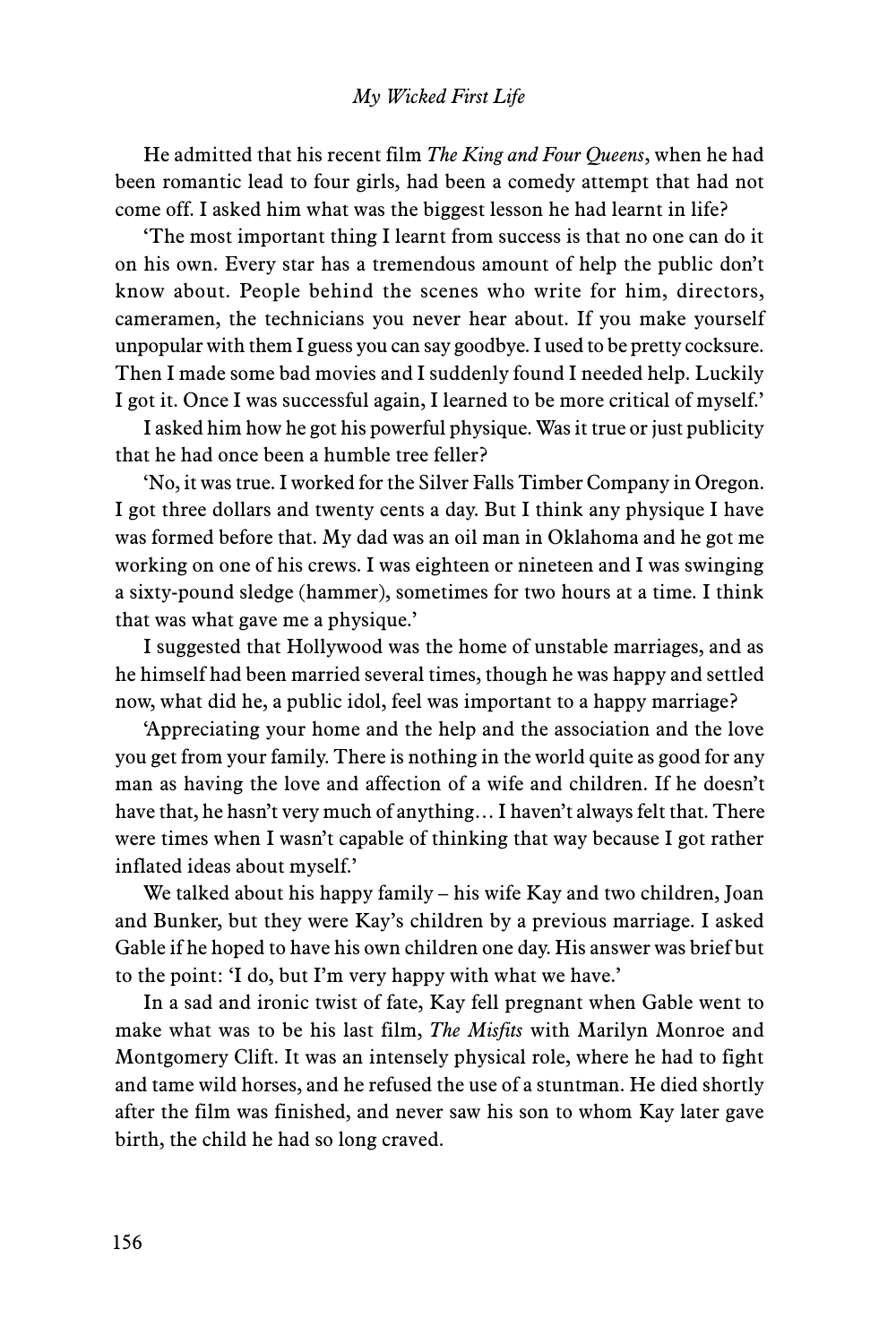

*At Heathrow airport after movie star Eva Bartok had invited me to fly with her to the premiere of her new film in Frankfurt. It was the start of our romance.*



*One of my first jobs as show business editor of the best selling* Weekend *magazine was to get stories from the two 'Kings of Horror' in those days – the fabled Boris Karloff (Frankenstein and others) and the versatile actor Christopher Lee, initially famous for his Dracula roles.*